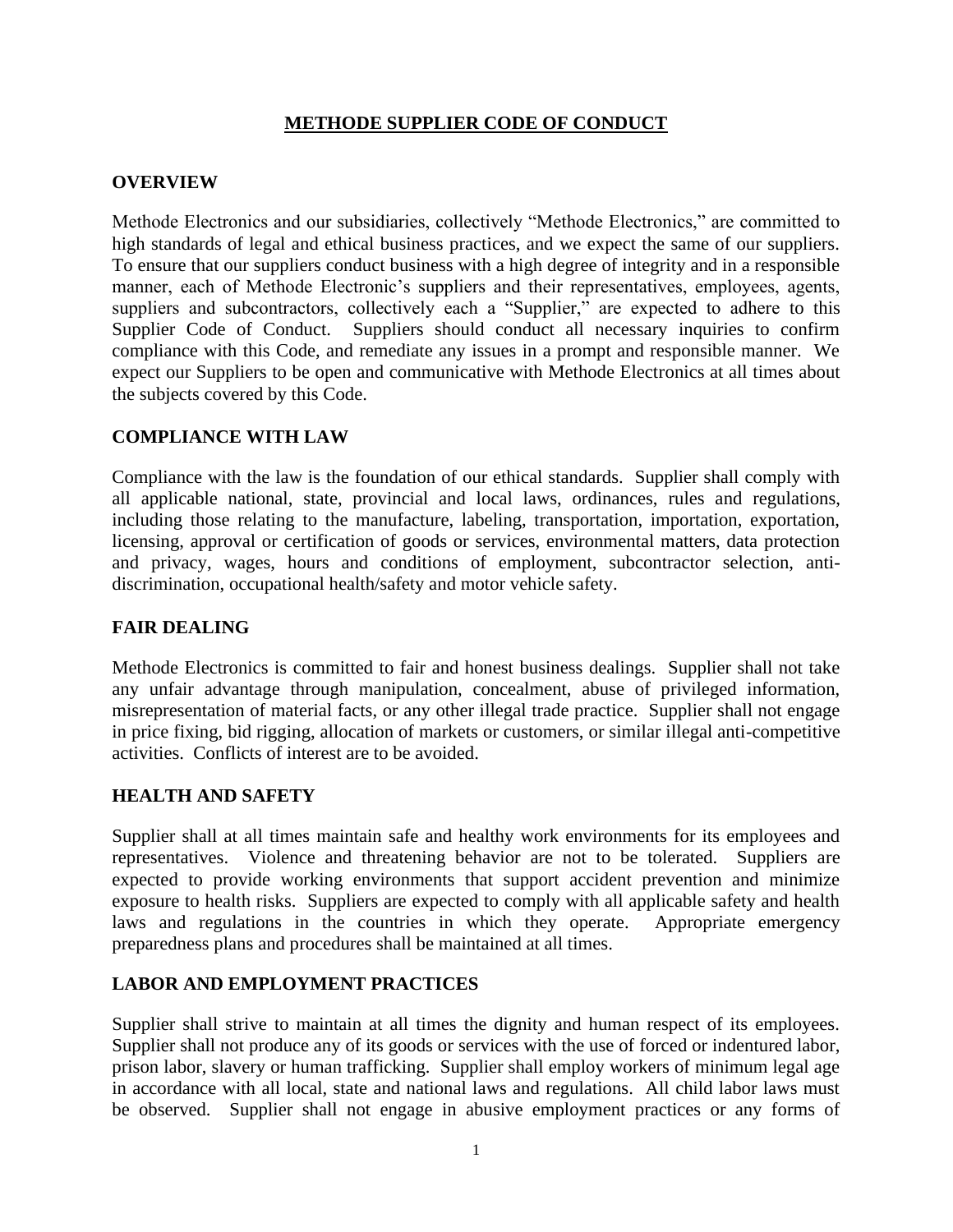physical or mental abuse or coercion, or tolerate the harassment of any of its employees. Workers should not be required to surrender passports or other government-issued documents as a condition of employment. Supplier shall recognize and respect the rights of workers under applicable law to form, join and organize trade unions and to bargain collectively. Supplier shall compensate all employees in accordance with applicable local, state and national laws, including minimum wage laws, overtime laws and employee benefit laws. Supplier shall not exceed any applicable daily and/or weekly maximum working hour requirements. Appropriate means for employees to report concerns without reprisal shall be provided.

# **ENVIRONMENTAL PRACTICES**

Methode Electronics encourages environmentally responsible and sustainable business practices. Supplier shall strive to minimize unnecessary detrimental impacts on the environment. Supplier shall maintain all required environmental permits, approvals and registrations, and we expect our suppliers to be proactive in promoting energy and water conservation, eliminating or reducing waste and hazardous air emissions, and recycling or reusing materials as appropriate. Supplier shall manage, handle, store and transport all hazardous chemicals and substances in a safe and legal manner. All packaging and shipping materials and methods shall be environmentally responsible.

# **NO BRIBES OR KICKBACKS**

Supplier shall conduct business without engaging in corrupt practices such as bribery, kickbacks, extortion, embezzlement, false invoicing or other corrupt practices. Supplier shall not directly or indirectly influence or seek to influence objective and just business practices by giving, asking for or accepting any money, goods, services or other things of value. Supplier shall be committed to conducting all business based on the principle of "fair dealing" and shall establish and maintain systems and processes to ensure that neither it nor its directors, employees, agents, distributors or representatives accept or pay any kickbacks, bribes or other corrupt payments or receive any improper commissions or personal benefits. Supplier shall maintain transparency and accuracy in all recordkeeping.

# **ANTI-CORRUPTION STATUTES**

Supplier shall comply with all applicable anti-corruption laws, including, without limitation, the U.S. Foreign Corrupt Practices Act and the U.K. Bribery Act, and neither it nor any of its subcontractors, vendors, agents, distributors or other associated third parties shall engage in any form of commercial bribery, or directly or indirectly provide or offer to provide anything of value to or for the benefit of any official or employee of a governmental authority or of any government-owned, government-controlled or government-affiliated entity to obtain or retain any contract, business opportunity or other business benefit, or to influence any act or decision of that person in his/her official capacity.

# **CONFLICT MINERALS**

Methode Electronics fully supports the goals and objectives of Section 1502 of the Dodd-Frank Wall Street Reform and Consumer Protection Act (the "Act"), which aims to reduce violent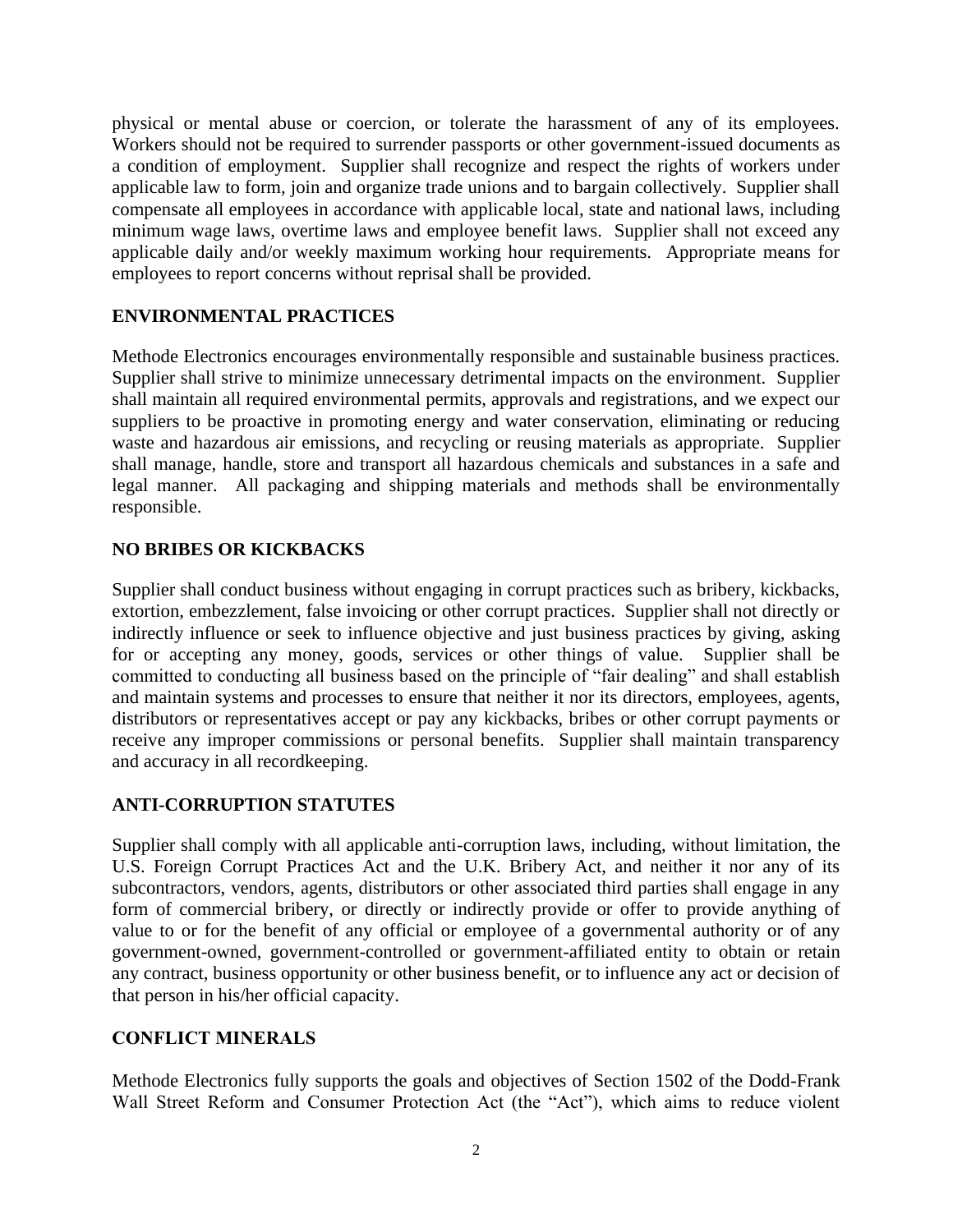conflict in the Democratic Republic of the Congo (the "DRC") and adjoining countries by providing transparency regarding the use of certain minerals that may finance or benefit armed groups in the region. These minerals include columbite-tantalite (coltan) (i.e., tantalum), cassiterite (i.e., tin), gold, wolframite (i.e., tungsten) or their derivatives and could expand to include other minerals or their derivatives, as determined by the U.S. Secretary of State. To support compliance, Supplier shall exercise due diligence on its supply chain as contemplated by the Act and, as appropriate, mitigate the use of conflict minerals in support of violent conflict and human rights abuses in the DRC and surrounding areas. Supplier shall make available to Methode Electronics at regular intervals, as requested by Methode Electronics, the results of Supplier's supply chain evaluations in format acceptable to us, and shall have in place appropriate policies to monitor its supply chain and support our compliance with the Act.

# **CONFIDENTIAL INFORMATION**

We expect Supplier to take reasonable steps to maintain the confidentiality of all proprietary and nonpublic information entrusted to it by or on behalf of Methode Electronics. Supplier shall protect our confidential information against misuse or unauthorized disclosure with at least the same degree of care it uses to protect its own confidential information, and in any event a reasonable degree of care. Supplier shall not use any of our confidential, proprietary or nonpublic information for its own benefit or to our detriment.

### **NO DISCRIMINATION**

Methode Electronics is firmly committed to diversity and equal opportunity in employment and business practices. Supplier shall not engage in or support unlawful discrimination based on race, national origin, gender, physical disability, age, religion or any other basis prohibited by law. Supplier is expected to comply with all applicable laws concerning discrimination in hiring, employment, contracting and other business practices.

### **EQUAL OPPORTUNITY**

**Methode Electronics is an equal opportunity employer and federal contractor or subcontractor. Consequently, the parties agree that, as applicable under U.S. law, they will abide by the requirements of 41 CFR 60-1.4(a), 41 CFR 60-300.5(a) and 41 CFR 60- 741.5(a) and that these laws are incorporated herein by reference. These regulations prohibit discrimination against qualified individuals based on their status as protected veterans or individuals with disabilities, and prohibit discrimination against all individuals based on their race, color, religion, sex, sexual orientation, gender identity or national origin. These regulations require that covered prime contractors and subcontractors take affirmative action to employ and advance in employment individuals without regard to race, color, religion, sex, sexual orientation, gender identity, national origin, protected veteran status or disability. The parties also agree that, as applicable under U.S. law, they will abide by the requirements of Executive Order 13496 (29 CFR Part 471, Appendix A to Subpart A), relating to the notice of employee rights under federal labor laws.**